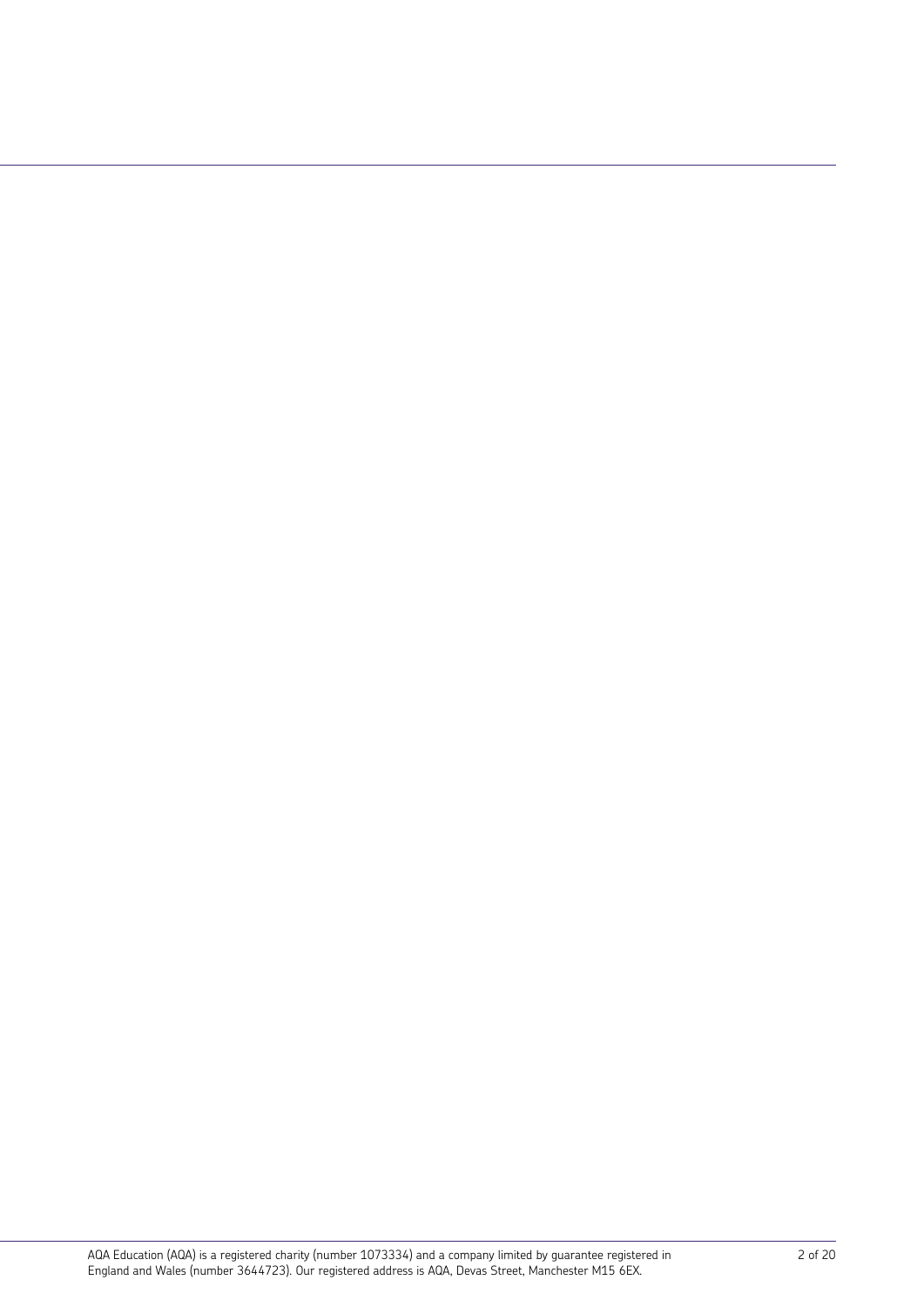| <b>Contents</b>          | Page                    |
|--------------------------|-------------------------|
| <b>Foundation tier</b>   |                         |
| Foundation tier analysis | $\overline{\mathbf{4}}$ |
| Grade boundaries         | 6                       |
| Paper 1, Foundation      | $\overline{7}$          |
| Paper 2, Foundation      | 8                       |
| Paper 3, Foundation      | $9\,$                   |
| <b>Higher tier</b>       |                         |
| Higher tier analysis     | 10                      |
| Grade boundaries         | 12                      |
| Paper 1, Higher          | 13                      |
| Paper 2, Higher          | 14                      |
| Paper 3, Higher          | 15                      |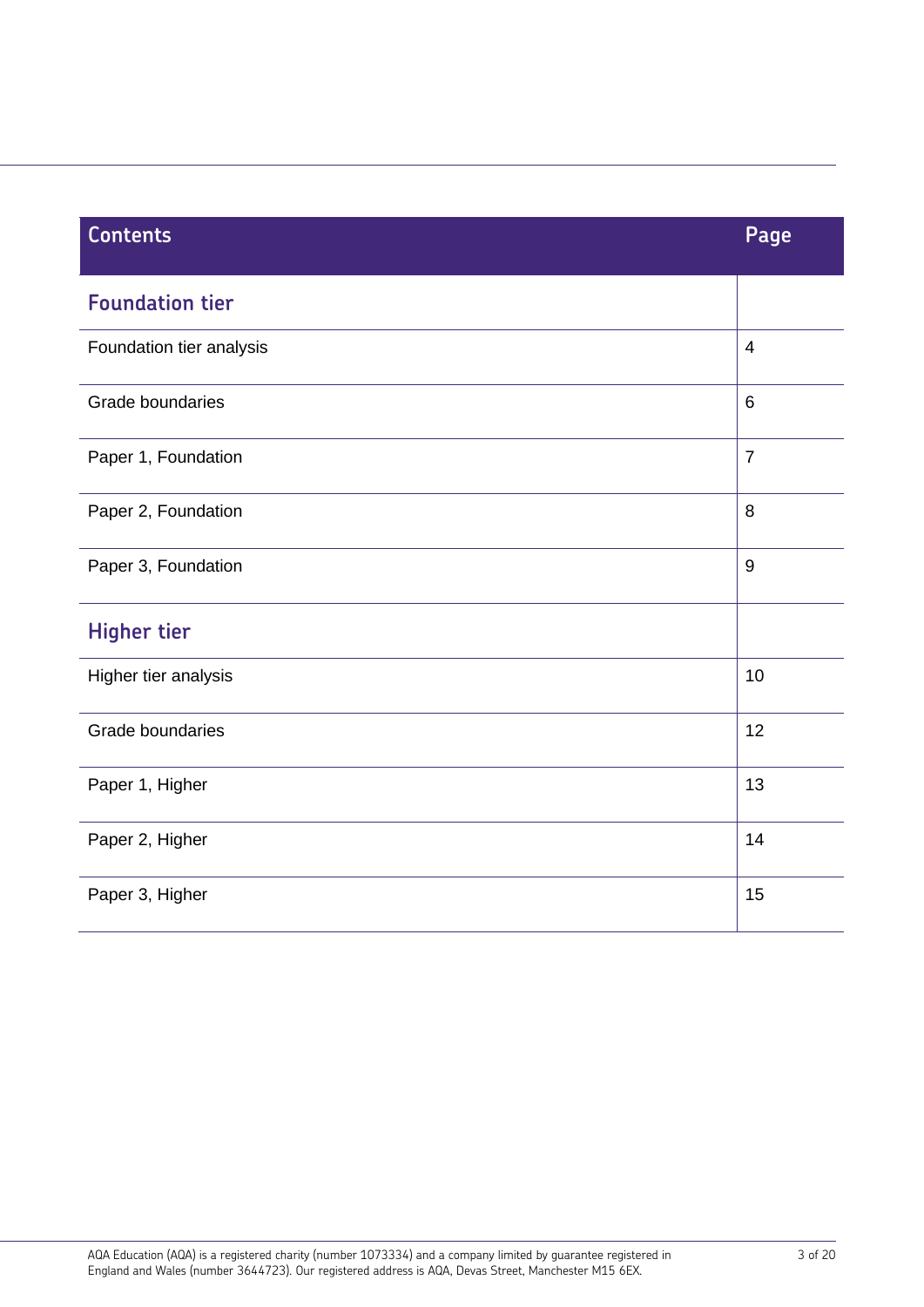# <span id="page-3-0"></span>**Foundation tier analysis**

Conduct your own analysis using data relevant to you. Watch short [tutorials](http://www.aqa.org.uk/contact-us/secure-services/enhanced-results-analysis/era-video-tutorials?utm_source=Results%20insight%20series%20maths&utm_medium=PDF%20resource&utm_campaign=Summer%2018%20RI) on using Enhanced Results Analysis (ERA) for school, subject, group or student performance; or log straight in through [aqa.org.uk/log-in](http://www.aqa.org.uk/log-in?utm_source=Results%20insight%20series%20Maths&utm_medium=PDF%20resource&utm_campaign=Summer%2018%20RI)



## **[Watch tutorials](http://www.aqa.org.uk/contact-us/secure-services/enhanced-results-analysis/era-video-tutorials?utm_source=Results%20insight%20series%20maths&utm_medium=PDF%20resource&utm_campaign=Summer%2018%20RI) on using ERA for results analysis, or log straight in via [e-AQA.](http://www.aqa.org.uk/log-in?utm_source=Results%20insight%20series%20Maths&utm_medium=PDF%20resource&utm_campaign=Summer%2018%20RI)**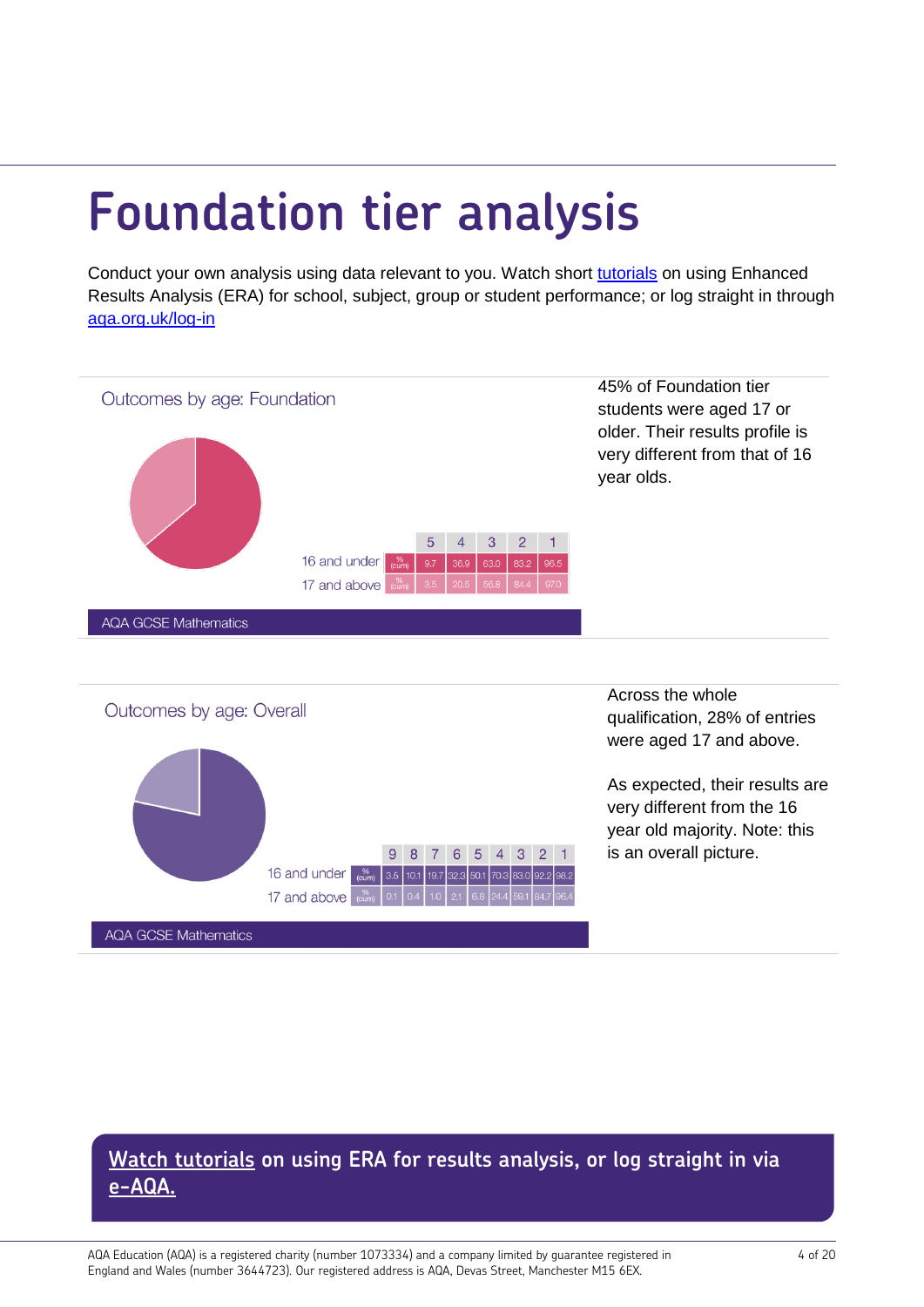# **Foundation tier analysis cont.**

Conduct your own analysis using data relevant to you. Watch short [tutorials](http://www.aqa.org.uk/contact-us/secure-services/enhanced-results-analysis/era-video-tutorials?utm_source=Results%20insight%20series%20maths&utm_medium=PDF%20resource&utm_campaign=Summer%2018%20RI) on using Enhanced Results Analysis (ERA) for school, subject, group or student performance; or log straight in through [aqa.org.uk/log-in](http://www.aqa.org.uk/log-in?utm_source=Results%20insight%20series%20Maths&utm_medium=PDF%20resource&utm_campaign=Summer%2018%20RI) 



## **[Watch tutorials](http://www.aqa.org.uk/contact-us/secure-services/enhanced-results-analysis/era-video-tutorials?utm_source=Results%20insight%20series%20maths&utm_medium=PDF%20resource&utm_campaign=Summer%2018%20RI) on using ERA for results analysis, or log straight in via [e-AQA.](http://www.aqa.org.uk/log-in?utm_source=Results%20insight%20series%20Maths&utm_medium=PDF%20resource&utm_campaign=Summer%2018%20RI)**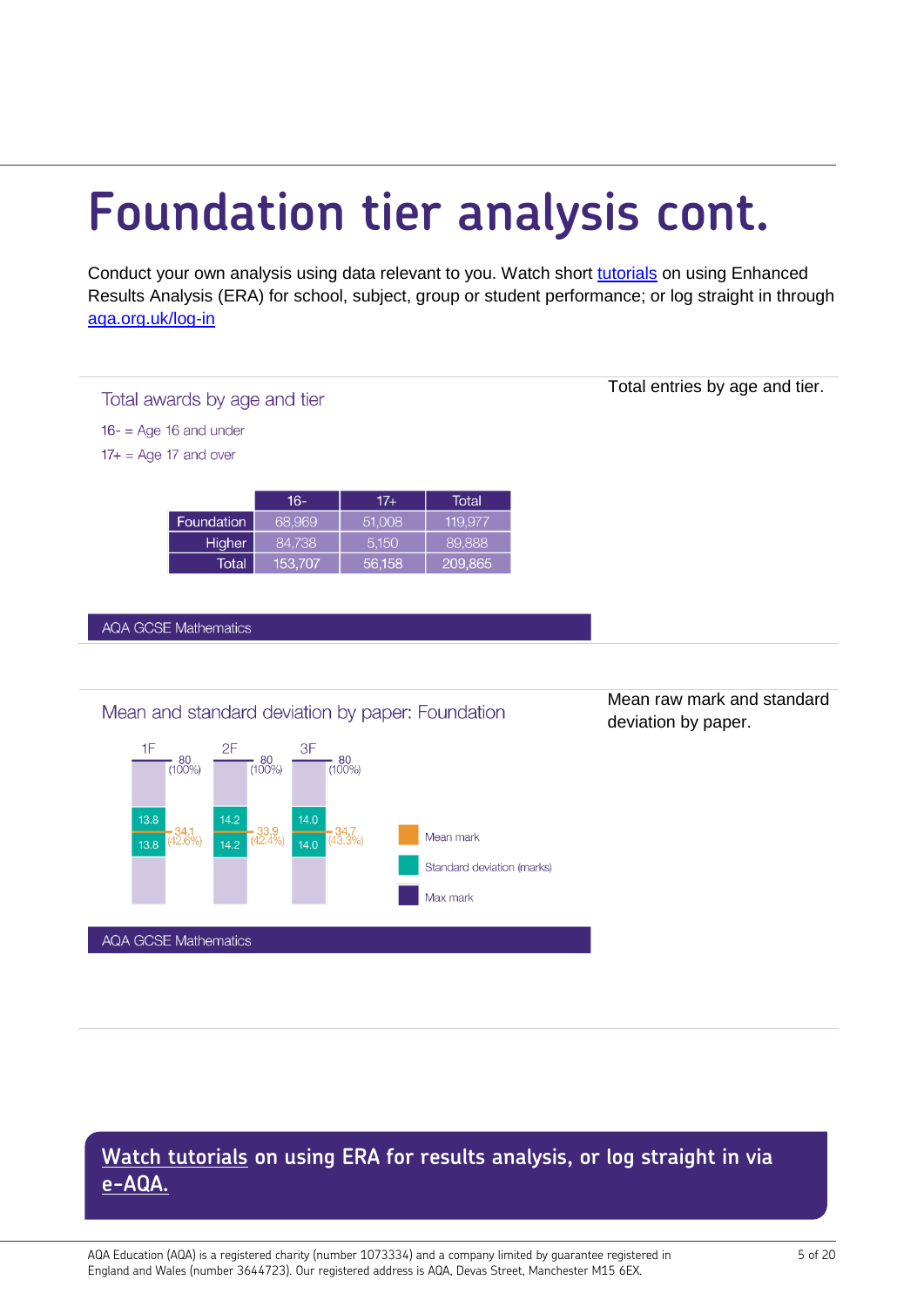# <span id="page-5-0"></span>**Grade boundaries**

| Subject or<br>paper                         | <b>Max</b><br>mark | Summer 2018 grade boundaries (raw mark) |      |                          |   |     |     |    |    |    |
|---------------------------------------------|--------------------|-----------------------------------------|------|--------------------------|---|-----|-----|----|----|----|
|                                             |                    | 9                                       | 8    |                          | O |     | 4   |    |    |    |
| <b>Mathematics</b><br>8300F<br>(Foundation) | 240                | ٠                                       | $\,$ | $\overline{\phantom{a}}$ | - | 161 | 125 | 92 | 59 | 27 |

Performance and notional boundary marks for individual papers were very consistent once again. In fact, the range of mean marks for the three papers was less than a single mark.

### Grade boundaries are set using a mix of statistics and expert judgement

Our Centre for Education Research and Practice (CERP) uses a range of statistics to make predictions that suggest the most appropriate grade boundaries. The statistical evidence considers the prior attainment of the given cohort as well as the distribution of marks. Senior examiners then review a script sample to confirm the statistically recommended marks are sensible for the grade.

Boundary setting is overseen by Ofqual. To find more grade boundaries and learn how they are set, visit [aqa.org.uk/exams-administration/results-days/grade-boundaries-and-ums](http://www.aqa.org.uk/exams-administration/results-days/grade-boundaries-and-ums?utm_source=Results%20insight%20series%20maths&utm_medium=PDF%20resource&utm_campaign=Summer%2018%20RI)

## Qualification summary

The biggest change in GCSE maths this year was in the entry profile. The reformed (9-1) GCSE are now the only maths GCSEs available to post-16 students, and the overwhelming majority of these older students sit the Foundation tier. This has a significant effect on the size of the entry and the results profile as [shown in the analysis on page 4.](#page-3-0) For 16 year olds, there was a small drop in Foundation tier entries with a rise at the Higher tier. This shift is likely to mean that there were fewer high attaining Foundation tier students this year. This is backed up by the distribution of marks with only 0.3% of this year's foundation tier entry scoring more than 200/240.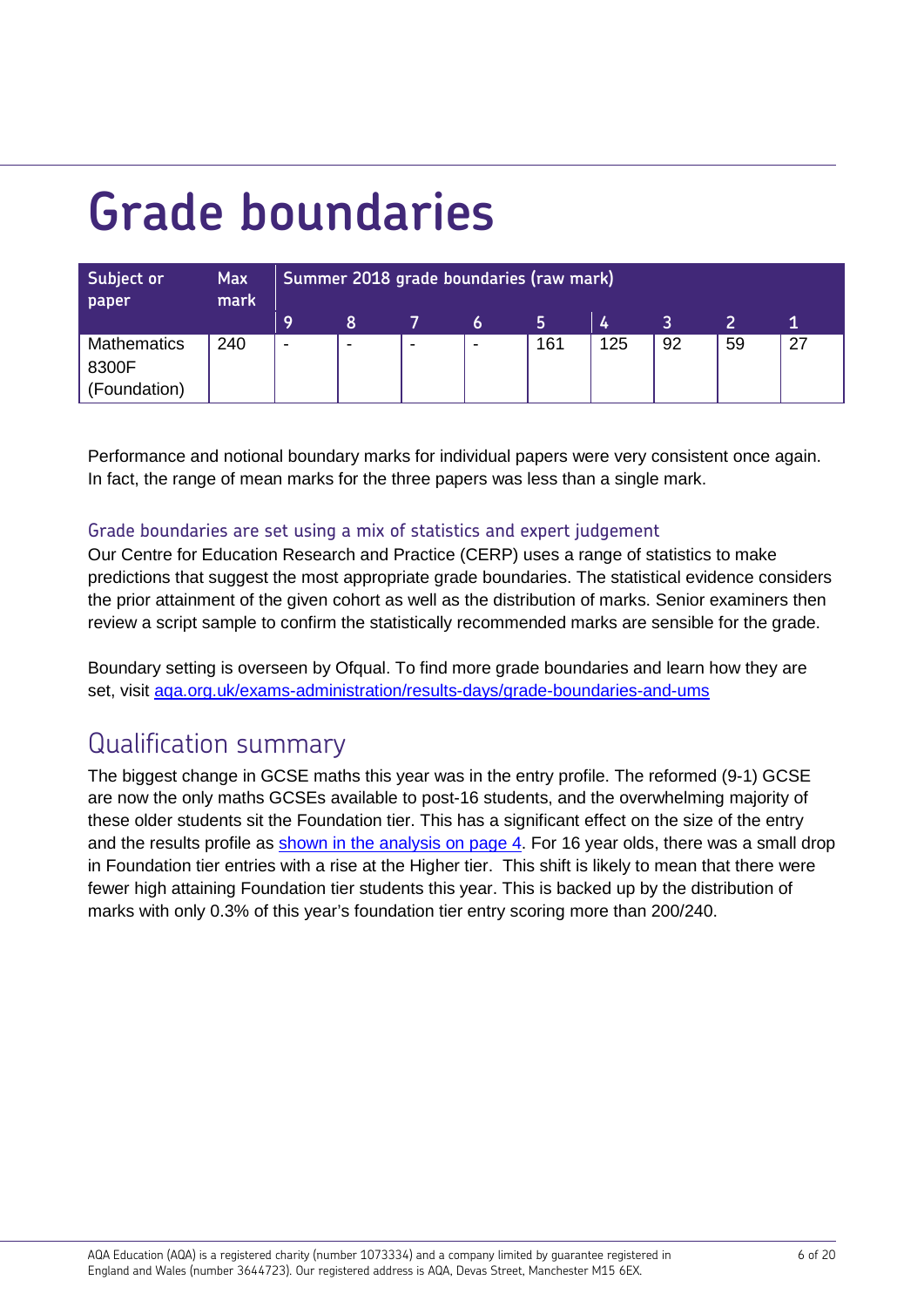# <span id="page-6-0"></span>**Paper 1, Foundation**

This is a snapshot. Learn more about every question from the summer 2018 series in the Chief Examiner's reports. Visit [allaboutmaths.aqa.org.uk,](https://allaboutmaths.aqa.org.uk/index.php?CurrMenu=842&utm_source=Results%20insight%20series%20maths&utm_medium=PDF%20resource&utm_campaign=Summer%2018%20RI) log in and follow:

Home > GCSE Maths (8300) > June 2018 [GCSE Examiner reports.](https://allaboutmaths.aqa.org.uk/1651)

| Most successful topics for students                                                                                                                                                                                                                                     | Least successful topics for students                                                                                                                                                                                                                                               |
|-------------------------------------------------------------------------------------------------------------------------------------------------------------------------------------------------------------------------------------------------------------------------|------------------------------------------------------------------------------------------------------------------------------------------------------------------------------------------------------------------------------------------------------------------------------------|
| working out a percentage of an amount<br>$\bullet$<br>working out the mean and median<br>$\bullet$<br>• discussing the effect of an assumption being<br>incorrect<br>• relative frequency<br>working with negative numbers<br>$\bullet$<br>• similar shape recognition. | problem solving in a ratio context<br>decimal calculations<br>arithmetic within order of operations<br>three-dimensional object problem solving<br>writing an improper fraction from information<br>in simplest form<br>range of fractional and negative numbers<br>standard form. |

## Highlights from summer 2018

### Very few questions were left blank

Overall, there were very few questions with a high rate of non-attempts. This indicates an accessible paper with no evidence of time constraints. Many attempts at the problem solving questions were more detailed and better laid out than in the summer series of 2017.

### Question 1

Of the first four multiple choice questions, three were well answered. Question 1, surprisingly,

wasn't. Fewer than 40% responded correctly, with  $\frac{5}{10}$  being the most popular incorrect answer.

### Question 11

Most students made a good attempt at this problem solving question (6 marks). They worked out that six coaches were needed and the subsequent cost to passengers. Some missed out the pay for the drivers but the main source of error was dealing with the units when working out the cost of the fuel. Pence were sometimes counted as pounds leading to some incredibly high profit values and students often did not question whether the answers were realistic. Some provided almost perfect solutions but did not multiply the fuel cost by 6.

## **Reports on the exam** are written by senior examiners who see more **happened in each exam series. Visit [aqa.org.uk/maths-cpd](http://www.aqa.org.uk/professional-development/search?collection=aqa-cpd&num_ranks=10&form=course-search&f.Levels%7CG=GCSE&f.Subjects%7CD=Mathematics&utm_source=Results%20insight%20series%20maths&utm_medium=PDF%20resource&utm_campaign=Summer%2018%20RI) responses than anyone else. Access full reports in [allaboutmaths.org.uk](https://allaboutmaths.aqa.org.uk/index.php?CurrMenu=842&utm_source=Results%20insight%20series%20maths&utm_medium=PDF%20resource&utm_campaign=Summer%2018%20RI)**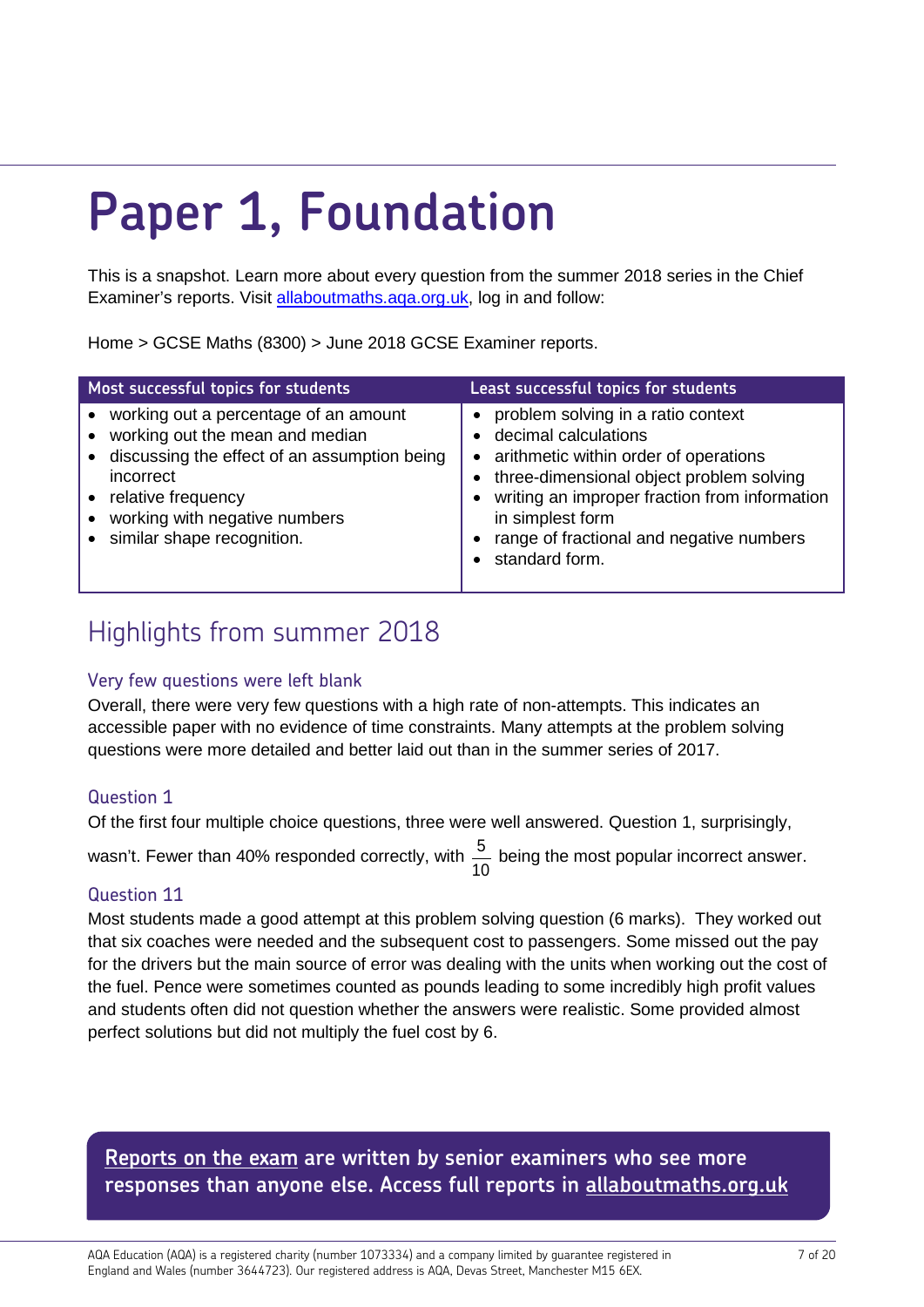# <span id="page-7-0"></span>**Paper 2, Foundation**

This is a snapshot. Learn more about every question from the summer 2018 series in the Chief Examiner's reports. Visit [allaboutmaths.aqa.org.uk,](https://allaboutmaths.aqa.org.uk/index.php?CurrMenu=842&utm_source=Results%20insight%20series%20maths&utm_medium=PDF%20resource&utm_campaign=Summer%2018%20RI) log in and follow:

Home > GCSE Maths (8300) > June 2018 [GCSE Examiner reports.](https://allaboutmaths.aqa.org.uk/1651)

| Most successful topics for students                                                                                                                          | <b>Least successful topics for students</b>                                                                                                           |
|--------------------------------------------------------------------------------------------------------------------------------------------------------------|-------------------------------------------------------------------------------------------------------------------------------------------------------|
| calculation<br>• completing a pictogram<br>number puzzle<br>$\bullet$<br>conversion of minutes<br>describing correlation<br>$\bullet$<br>expanding brackets. | writing and using expressions<br>using a formula<br>drawing a graph<br>evaluating a method<br>bearings<br>combining probabilities<br>error intervals. |

## Highlights from summer 2018

### Question 8

This problem-solving question proved accessible and was very well answered.

### Question 14

Part (a) was very well answered, although students often went on to round their value. In part (b), students commonly rounded the answer to part (a) to one significant figure. A sizeable minority stated that their answer to part (a) was not sensible because it had too many decimal places. Those who used correct approximations for the original values usually completed this part successfully.

### Question 28

This question was very poorly answered. Most students didn't use bounds for their error intervals. The few who understood what was needed in part (a) often used 41.5 and 42.5 in part (b). A significant minority didn't know the number of sides of a pentagon. Many did not attempt this question.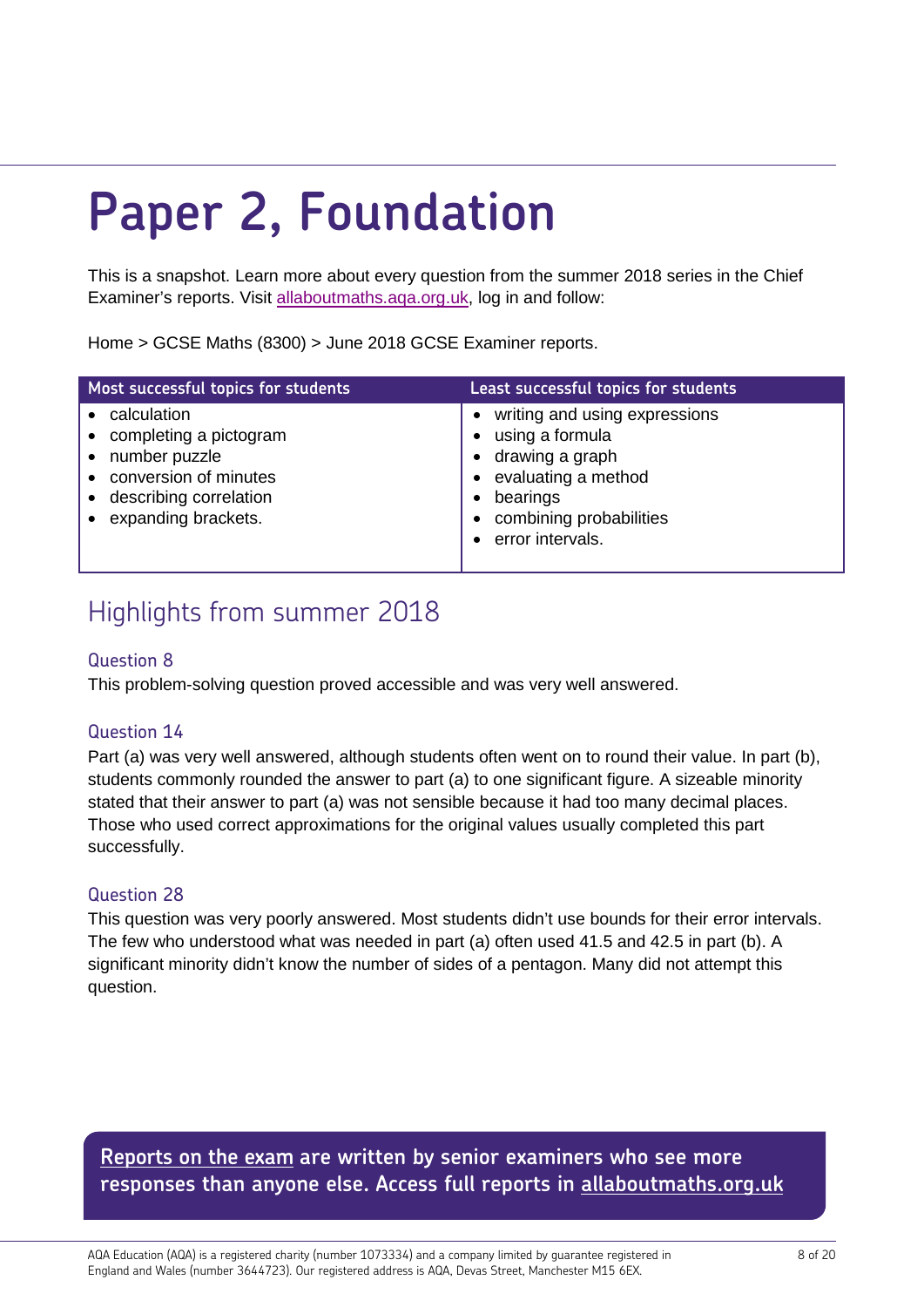# <span id="page-8-0"></span>**Paper 3, Foundation**

This is a snapshot. Learn more about every question from the summer 2018 series in the Chief Examiner's reports. Visit [allaboutmaths.aqa.org.uk,](https://allaboutmaths.aqa.org.uk/index.php?CurrMenu=842&utm_source=Results%20insight%20series%20maths&utm_medium=PDF%20resource&utm_campaign=Summer%2018%20RI) log in and follow:

Home > GCSE Maths (8300) > June 2018 [GCSE Examiner reports.](https://allaboutmaths.aqa.org.uk/1651)

| Most successful topics for students                                                                                                                                                                                                                                                                               | Least successful topics for students                                                                                                                                                                                                                                                                                                                                                                                                                                                                             |
|-------------------------------------------------------------------------------------------------------------------------------------------------------------------------------------------------------------------------------------------------------------------------------------------------------------------|------------------------------------------------------------------------------------------------------------------------------------------------------------------------------------------------------------------------------------------------------------------------------------------------------------------------------------------------------------------------------------------------------------------------------------------------------------------------------------------------------------------|
| fraction and percentage of an amount<br>algebraic vocabulary<br>probability and systematic listing<br>proportion calculation from scale drawing<br>number problem solving with multiples<br>constructing a triangle<br>Fibonacci style sequence problem solving<br>interpreting a Venn diagram<br>similar shapes. | description of capacity involving a non-<br>uniform geometric shape<br>proportion problem solving from information<br>on a frequency tree<br>profit and loss money calculation<br>area of a triangle<br>average speed from distance travelled in<br>minutes<br>drawing a pie chart and interpreting<br>proportions with a pie chart<br>• HCF and LCM problem solving<br>compound interest<br>parallel lines and coordinates on a line<br>reverse percentages<br>sequence problem solving with primes<br>vectors. |

## Highlights from summer 2018

### Decisions on calculator use

Generally, arithmetic errors caused problems for some students who engaged with a question but decided not to use a calculator. Some students didn't use/show the working from their calculator.

### Question 14

This question was well answered by the majority. However, many students used an incomplete method – multiplying the base by the height and then omitting to divide by two.

### Question 22

Part (a) was well answered by the majority. A common error was for students to omit brackets when keying the calculation into their calculator leading to, for example,  $10 + 6 \div 2 = 13$  for the 4th term. Some students made errors with mental arithmetic. Another common error was to simply halve only the previous term leading to, for example, 3, 1.5, and 0.75 as terms 4, 5 and 6. Part (b) was reasonably well answered and proved a good discriminator. Common incorrect answers were 19, 9.5, 5.5 and 11 from incomplete or confused methods involving either doubling or halving. 15 was often part of the working but not as the final answer given.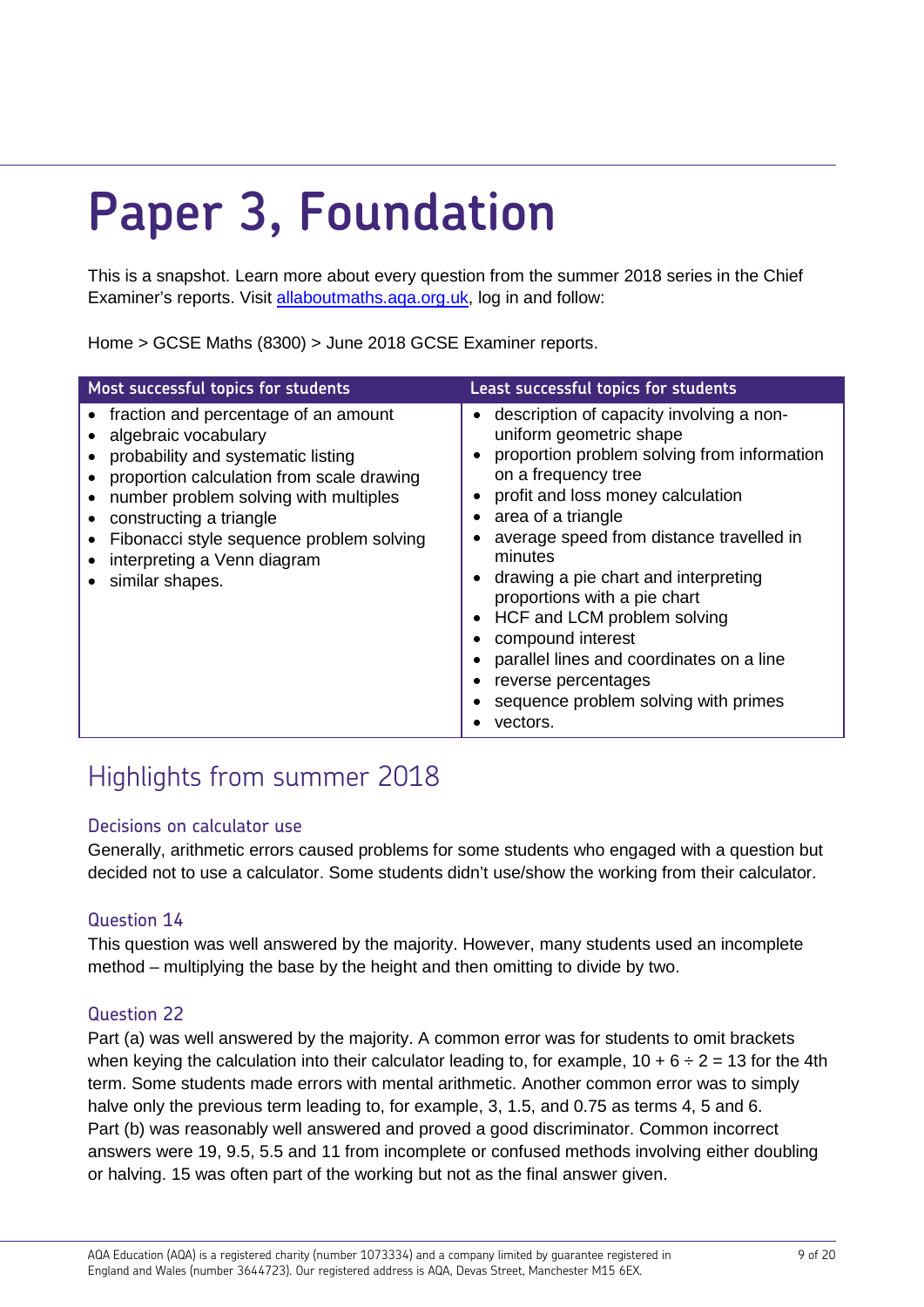# <span id="page-9-0"></span>**Higher tier analysis**

Conduct your own analysis using data relevant to you. Watch short [tutorials](http://www.aqa.org.uk/contact-us/secure-services/enhanced-results-analysis/era-video-tutorials?utm_source=Results%20insight%20series%20maths&utm_medium=PDF%20resource&utm_campaign=Summer%2018%20RI) on using Enhanced Results Analysis (ERA) for school, subject, group or student performance; or log straight in through [aqa.org.uk/log-in](http://www.aqa.org.uk/log-in?utm_source=Results%20insight%20series%20Maths&utm_medium=PDF%20resource&utm_campaign=Summer%2018%20RI) 



## **[Watch tutorials](http://www.aqa.org.uk/contact-us/secure-services/enhanced-results-analysis/era-video-tutorials?utm_source=Results%20insight%20series%20maths&utm_medium=PDF%20resource&utm_campaign=Summer%2018%20RI) on using ERA for results analysis, or log straight in via [e-AQA.](http://www.aqa.org.uk/log-in?utm_source=Results%20insight%20series%20Maths&utm_medium=PDF%20resource&utm_campaign=Summer%2018%20RI)**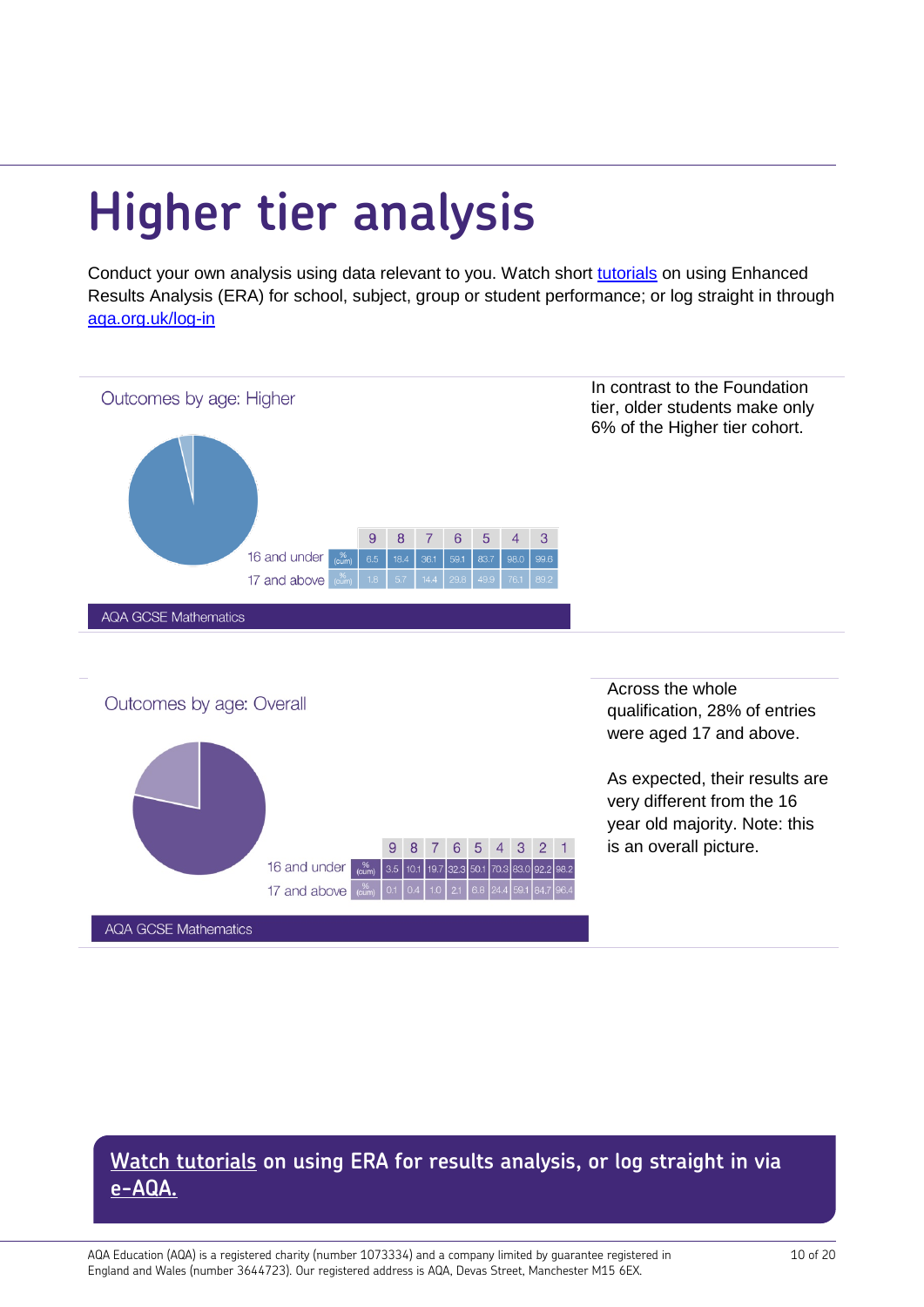# **Higher tier analysis cont.**

Conduct your own analysis using data relevant to you. Watch short [tutorials](http://www.aqa.org.uk/contact-us/secure-services/enhanced-results-analysis/era-video-tutorials?utm_source=Results%20insight%20series%20maths&utm_medium=PDF%20resource&utm_campaign=Summer%2018%20RI) on using Enhanced Results Analysis (ERA) for school, subject, group or student performance; or log straight in through [aqa.org.uk/log-in](http://www.aqa.org.uk/log-in?utm_source=Results%20insight%20series%20Maths&utm_medium=PDF%20resource&utm_campaign=Summer%2018%20RI) 

#### Total awards by age and tier

 $16 - 2$  Age 16 and under

 $17+$  = Age 17 and over

|               | <b>T61</b> | 17+    | Total   |
|---------------|------------|--------|---------|
| Foundation    | 68,969     | 51.008 | 119.977 |
| <b>Higher</b> | 84.738     | 5.150  | 89.888  |
| Total'        | 153,707    | 56,158 | 209,865 |

**AQA GCSE Mathematics** 



Mean raw mark and standard deviation by paper (all tiers).

Total entries by age and tier.

## **[Watch tutorials](http://www.aqa.org.uk/contact-us/secure-services/enhanced-results-analysis/era-video-tutorials?utm_source=Results%20insight%20series%20maths&utm_medium=PDF%20resource&utm_campaign=Summer%2018%20RI) on using ERA for results analysis, or log straight in via [e-AQA.](http://www.aqa.org.uk/log-in?utm_source=Results%20insight%20series%20Maths&utm_medium=PDF%20resource&utm_campaign=Summer%2018%20RI)**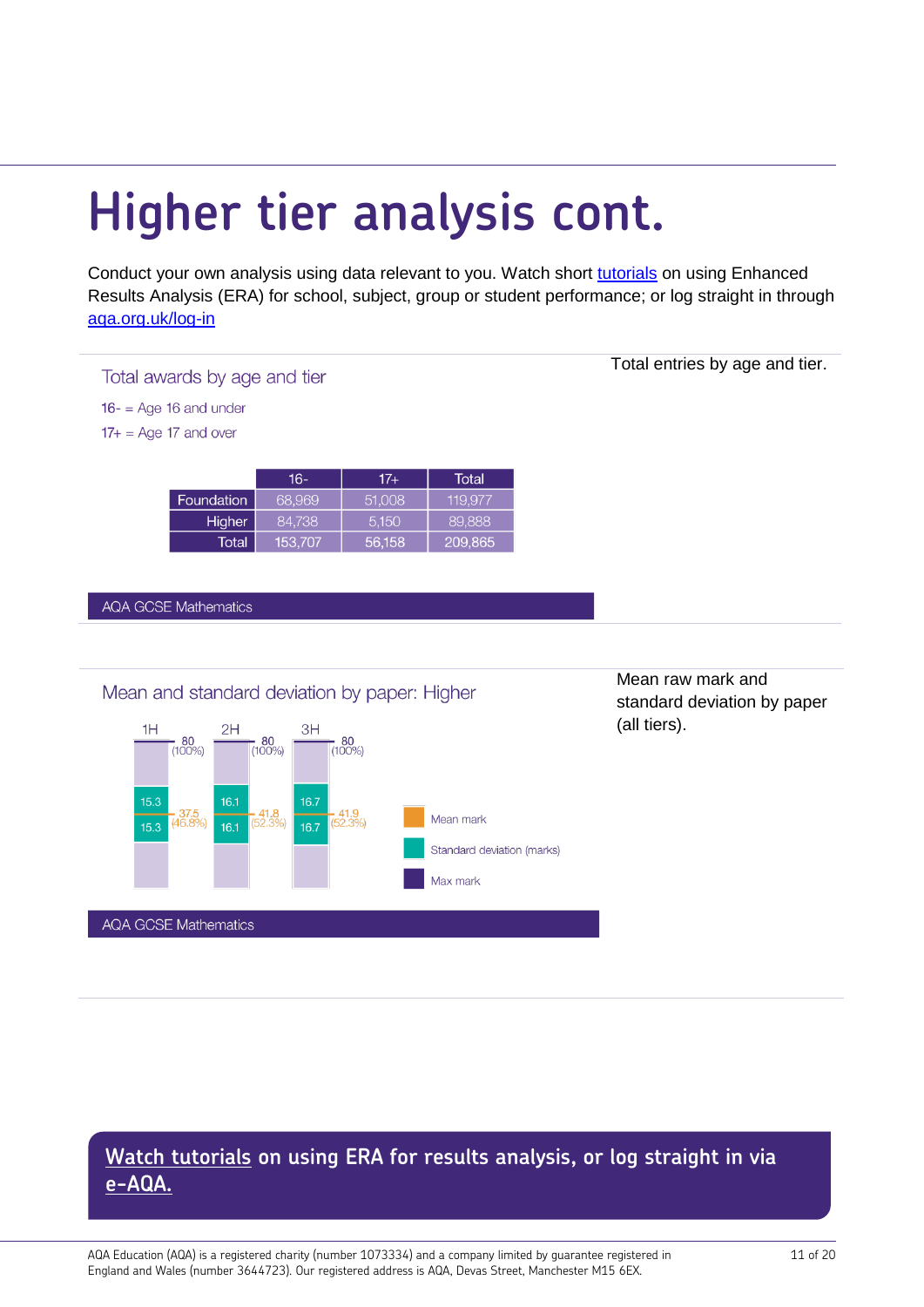# <span id="page-11-0"></span>**Grade boundaries**

| Subject or<br>paper | <b>Max</b><br>mark | Summer 2018 grade boundaries (raw mark) |     |     |     |   |    |    |                          |   |
|---------------------|--------------------|-----------------------------------------|-----|-----|-----|---|----|----|--------------------------|---|
|                     |                    | 9                                       | 8   |     |     | כ | 4  |    |                          |   |
| <b>Mathematics</b>  | 240                | 201                                     | 169 | 138 | 107 |   | 47 | 32 | $\overline{\phantom{a}}$ | - |
| 8300H               |                    |                                         |     |     |     |   |    |    |                          |   |
| (Higher)            |                    |                                         |     |     |     |   |    |    |                          |   |

## How to interpret grade boundaries

As expected in this second year of the new GCSE, grade boundaries have gone up, particularly at the upper end of the range. The so called 'saw tooth' effect is expanded upon in this [Ofqual blog.](https://www.gov.uk/government/publications/investigation-into-the-sawtooth-effect-in-gcses-as-and-a-levels)

### Grade boundaries are set using a mix of statistics and expert judgement

Our Centre for Education Research and Practice (CERP) uses a range of statistics to make predictions that suggest the most appropriate grade boundaries. The statistical evidence considers the prior attainment of the given cohort as well as the distribution of marks. Senior examiners then review a script sample to confirm the statistically recommended marks are sensible for the grade.

Boundary setting is overseen by Ofqual. To find more grade boundaries and learn how they are set, visit [aqa.org.uk/exams-administration/results-days/grade-boundaries-and-ums](http://www.aqa.org.uk/exams-administration/results-days/grade-boundaries-and-ums?utm_source=Results%20insight%20series%20maths&utm_medium=PDF%20resource&utm_campaign=Summer%2018%20RI)

## Qualification summary

The entry for the Higher tier rose this year for two reasons. The overall AQA entry for GCSE maths has grown and there was a 2% shift of 16 year old students from Foundation to Higher. Results suggest this was a positive change: there was no increase in students failing to achieve a grade in the higher tier and an overall slight increase in grade 6 (the lowest non-common grade).

**[Feedback on the exam](http://www.aqa.org.uk/professional-development/search?collection=aqa-cpd&num_ranks=10&form=course-search&f.Levels%7CG=GCSE&f.Subjects%7CD=Mathematics&utm_source=Results%20insight%20series%20maths&utm_medium=PDF%20resource&utm_campaign=Summer%2018%20RI) courses use student responses to explore what happened in each exam series. Visit [aqa.org.uk/maths-cpd](http://www.aqa.org.uk/professional-development/search?collection=aqa-cpd&num_ranks=10&form=course-search&f.Levels%7CG=GCSE&f.Subjects%7CD=Mathematics&utm_source=Results%20insight%20series%20maths&utm_medium=PDF%20resource&utm_campaign=Summer%2018%20RI)**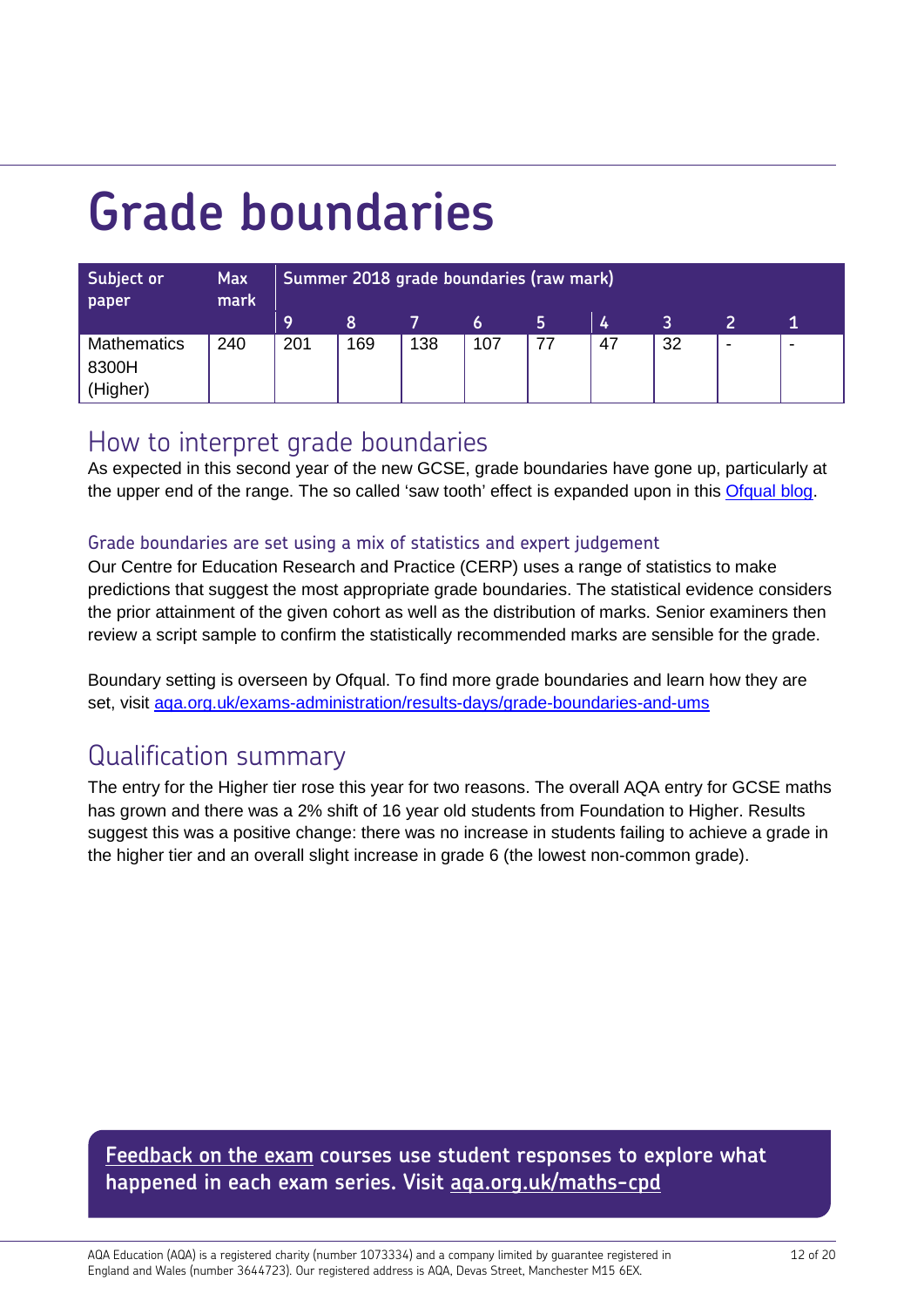# <span id="page-12-0"></span>**Paper 1, Higher**

This is a snapshot. Learn more about every question from the summer 2018 series in the Chief Examiner's reports. Visit [allaboutmaths.aqa.org.uk,](https://allaboutmaths.aqa.org.uk/index.php?CurrMenu=842&utm_source=Results%20insight%20series%20maths&utm_medium=PDF%20resource&utm_campaign=Summer%2018%20RI) log in and follow:

Home > GCSE Maths (8300) > June 2018 [GCSE Examiner reports.](https://allaboutmaths.aqa.org.uk/1651)

| Most successful topics for students                                                                 | Least successful topics for students                                                                        |
|-----------------------------------------------------------------------------------------------------|-------------------------------------------------------------------------------------------------------------|
| • Solving an inequality<br>• Relative frequency<br>• Expectation<br>• Solving a coordinate problem. | Surface area<br>Ratio<br>Completing the square<br>Simplifying surds<br>The equation of a transformed curve. |

## Highlights from summer 2018

### Question 7

The vast majority of students found the *x* and *y* 'steps' from *A* to *B*, repeated them to *C* and *D,* and were generally successful. Errors usually came from those trying more complicated methods, often involving Pythagoras' Theorem.

### Question 21

Performance on this topic slightly improved against previous series, although only a minority of students gave a fully correct answer. A common error was to maintain the orientation of the given triangle.

### Question 30

Half of students knew at least one of the values, with sin 30° the most common. Many knew all three values, but then multiplied them all rather than multiplying and adding. Several students who

obtained 2  $\frac{3}{2}$  + 2  $\frac{1}{6}$  worked this out as 4  $\frac{4}{1}$  = 1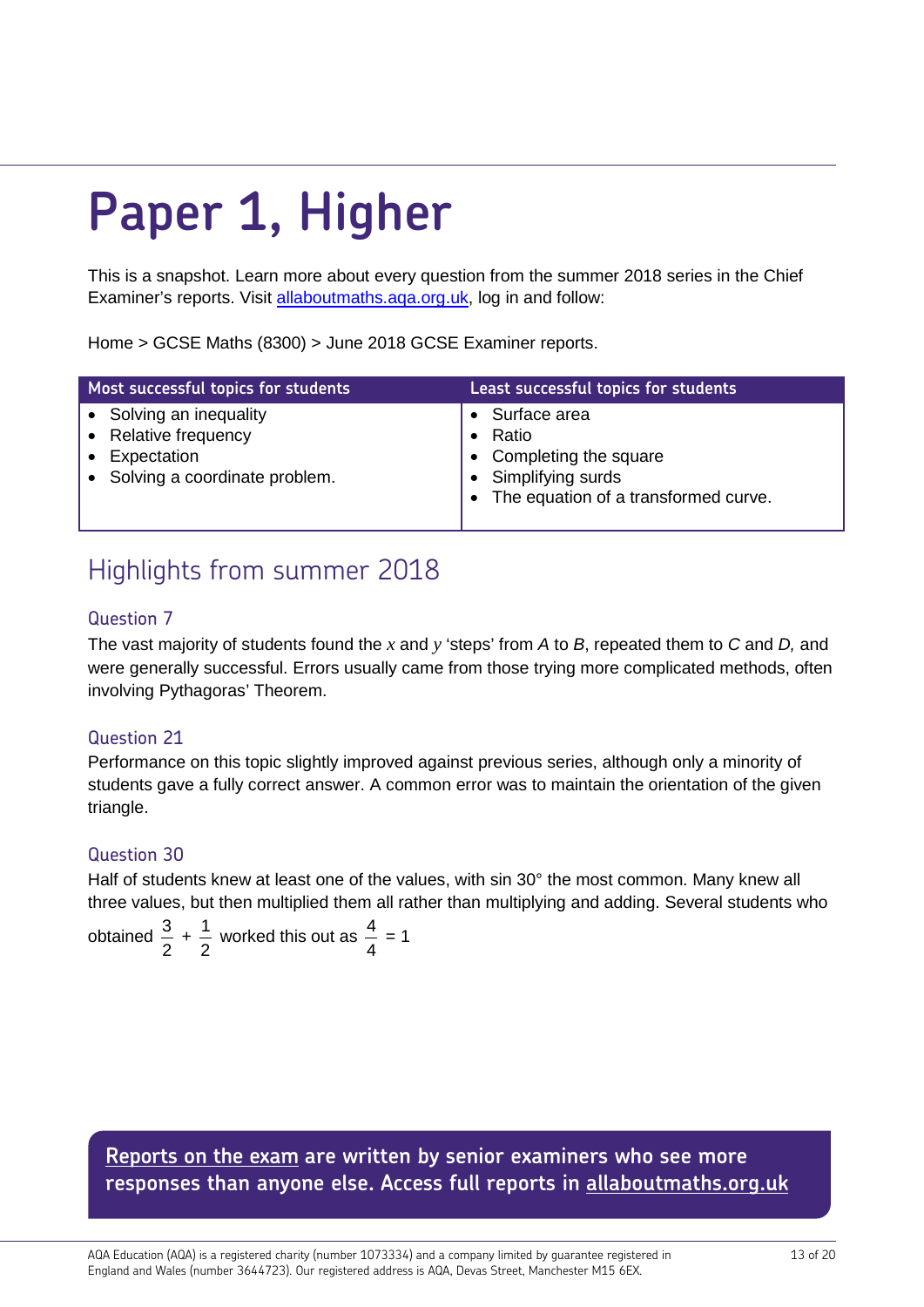# <span id="page-13-0"></span>**Paper 2, Higher**

This is a snapshot. Learn more about every question from the summer 2018 series in the Chief Examiner's reports. Visit [allaboutmaths.aqa.org.uk,](https://allaboutmaths.aqa.org.uk/index.php?CurrMenu=842&utm_source=Results%20insight%20series%20maths&utm_medium=PDF%20resource&utm_campaign=Summer%2018%20RI) log in and follow:

Home > GCSE Maths (8300) > June 2018 [GCSE Examiner reports.](https://allaboutmaths.aqa.org.uk/1651)

| Most successful topics for students                                                                                                                                                                                    | Least successful topics for students                                                                                                                                                                                               |
|------------------------------------------------------------------------------------------------------------------------------------------------------------------------------------------------------------------------|------------------------------------------------------------------------------------------------------------------------------------------------------------------------------------------------------------------------------------|
| • identifying a number written in standard form<br>• matching sequences to descriptions<br>• error interval<br>• problem involving a hemisphere<br>• completing a tree diagram<br>• scale drawing and loci<br>density. | giving a reason for a better estimate<br>$\bullet$<br>showing simplification of an algebraic<br>fraction<br>similar shapes problem<br>probability using a Venn diagram<br>showing intersection of a curve and a line<br>functions. |

## Highlights from summer 2018

#### General comments

Presentation of work was often good but many students did not show sufficient working in questions that required them to show that something was true. Similarly the proof question was often missing important steps. Some students were not able to recall relevant formulae that were needed to answer some questions.

### Question 16

Part (a) was well answered. Nearly all students who recalled the correct relationship between density, mass and volume gave the correct solution. Part (b) was not as well answered and was a good discriminator. The main error was not knowing the formula for the volume of a cylinder. Some

omitted  $\pi$  and others used 3  $\frac{1}{2}$ πr<sup>2</sup>h

### Question 27

There were many very good presentations of this proof but also many instances of solutions that lacked rigour. Steps were often missing and some didn't attempt to use algebra at all. The question was a good discriminator.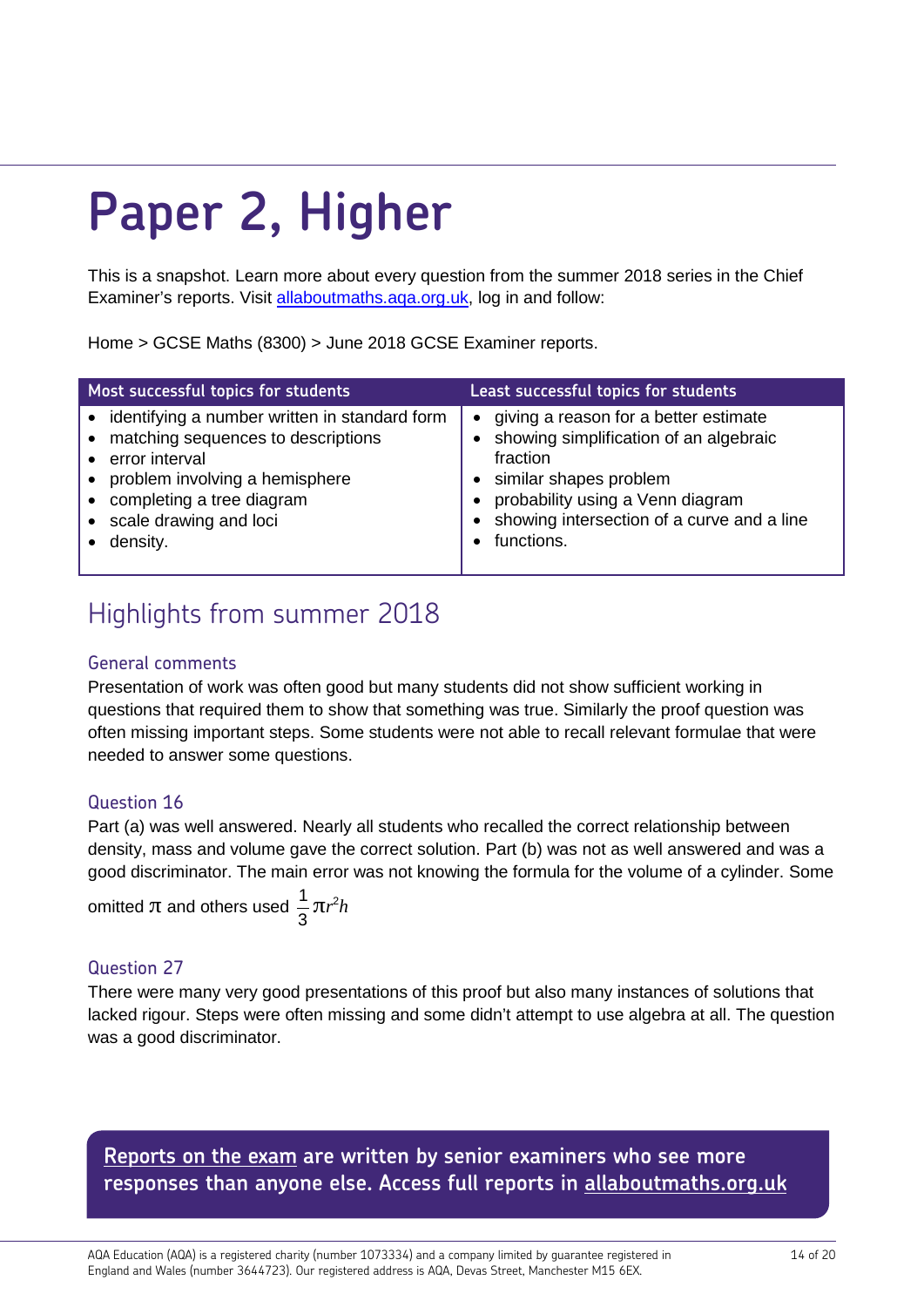# <span id="page-14-0"></span>**Paper 3, Higher**

This is a snapshot. Learn more about every question from the summer 2018 series in the Chief Examiner's reports. Visit [allaboutmaths.aqa.org.uk,](https://allaboutmaths.aqa.org.uk/index.php?CurrMenu=842&utm_source=Results%20insight%20series%20maths&utm_medium=PDF%20resource&utm_campaign=Summer%2018%20RI) log in and follow:

Home > GCSE Maths (8300) > June 2018 [GCSE Examiner reports.](https://allaboutmaths.aqa.org.uk/1651)

| Most successful topics for students                                                                                                               | Least successful topics for students                                                                                                                                                                                                                                                                 |
|---------------------------------------------------------------------------------------------------------------------------------------------------|------------------------------------------------------------------------------------------------------------------------------------------------------------------------------------------------------------------------------------------------------------------------------------------------------|
| • use of decimals<br>• inequalities<br>• exterior angles of a decagon<br>column vectors<br>expressions<br>• interpretation of a speed-time graph. | • showing that two lines are parallel<br>determining whether a point is above, below<br>or on a given line<br>properties of a rhombus<br>use of Pythagoras' Theorem in an algebraic<br>context<br>trigonometry in three dimensions<br>interpreting a histogram<br>equation of a tangent to a circle. |

## Highlights from summer 2018

#### Question 14

This question was quite well answered with a majority giving a fully correct graph. Of the other students most plotted at least six correct points. Fewer students appeared to join their points with straight lines than in the previous series.

### Question 18

This question proved challenging. Many obtained a common denominator for their fractions of 6*x*<sup>2</sup> but didn't simplify correctly. It was also very common to see  $x + 4 - 5 = x - 1$  for the numerator and  $3x - 2x = x$  for the denominator.

### Question 26

On part (a) of this question students generally either gave a fully correct method and answer or made no progress. The most successful students counted centimetre squares and compared this with the total numbers of cars. A common incorrect method was to divide 480 by the total class width and then multiply by the class width of the first bar (giving  $480 \div 35 \times 15 = 205.7$  cars). In part (b) whilst there were a significant number of correct answers, many did not read the scale correctly, assuming the bar was one centimetre high.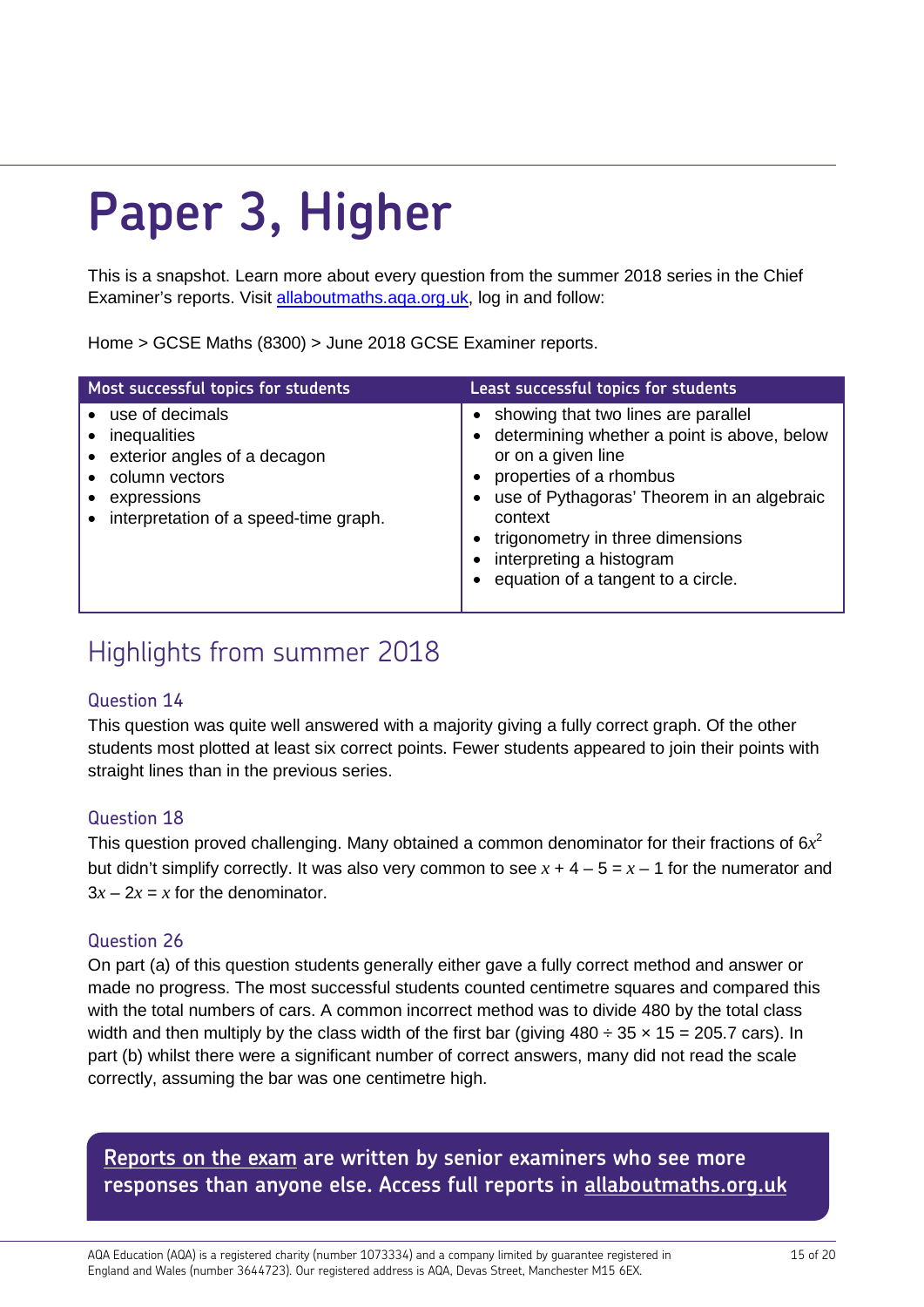## Notes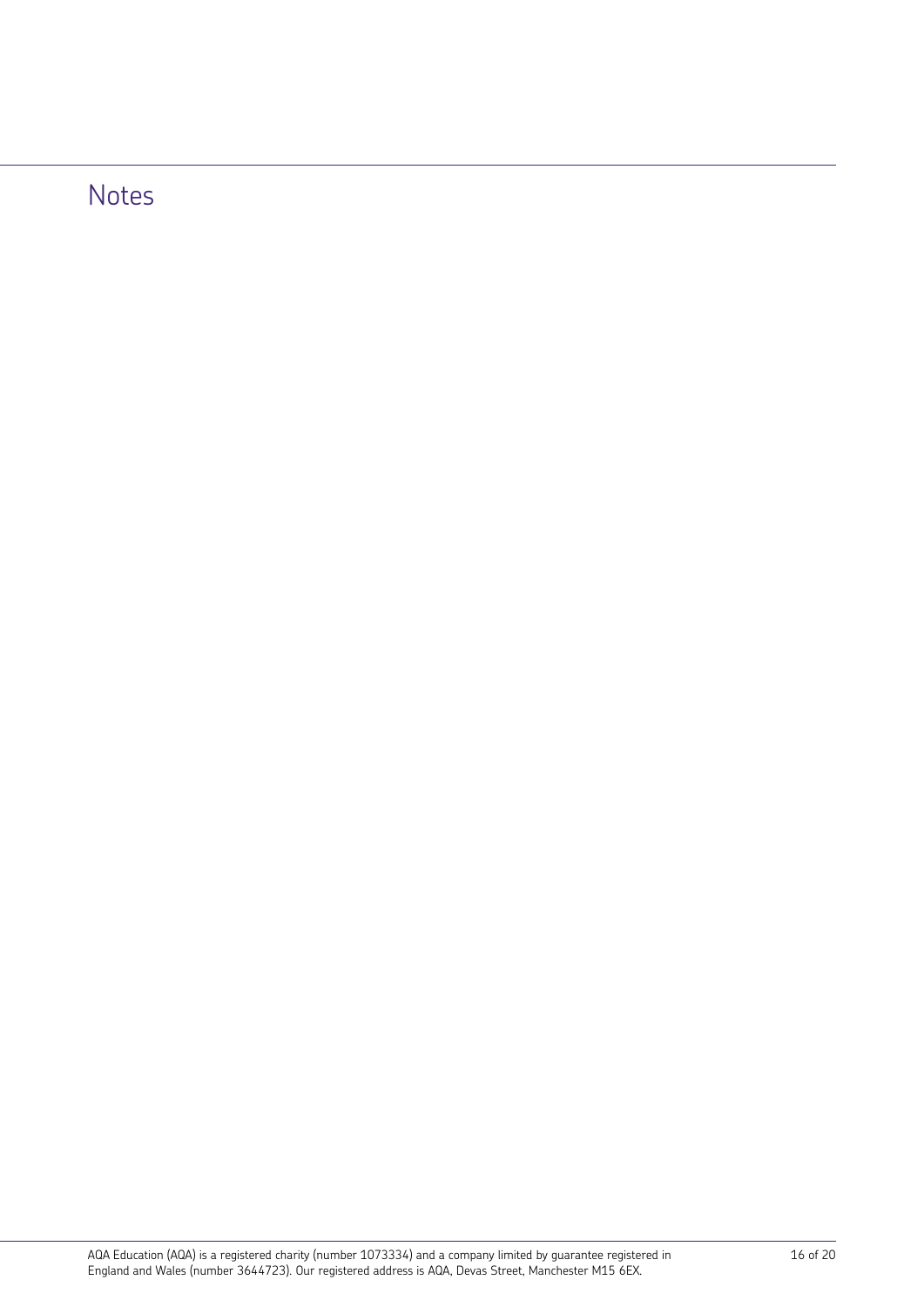## Notes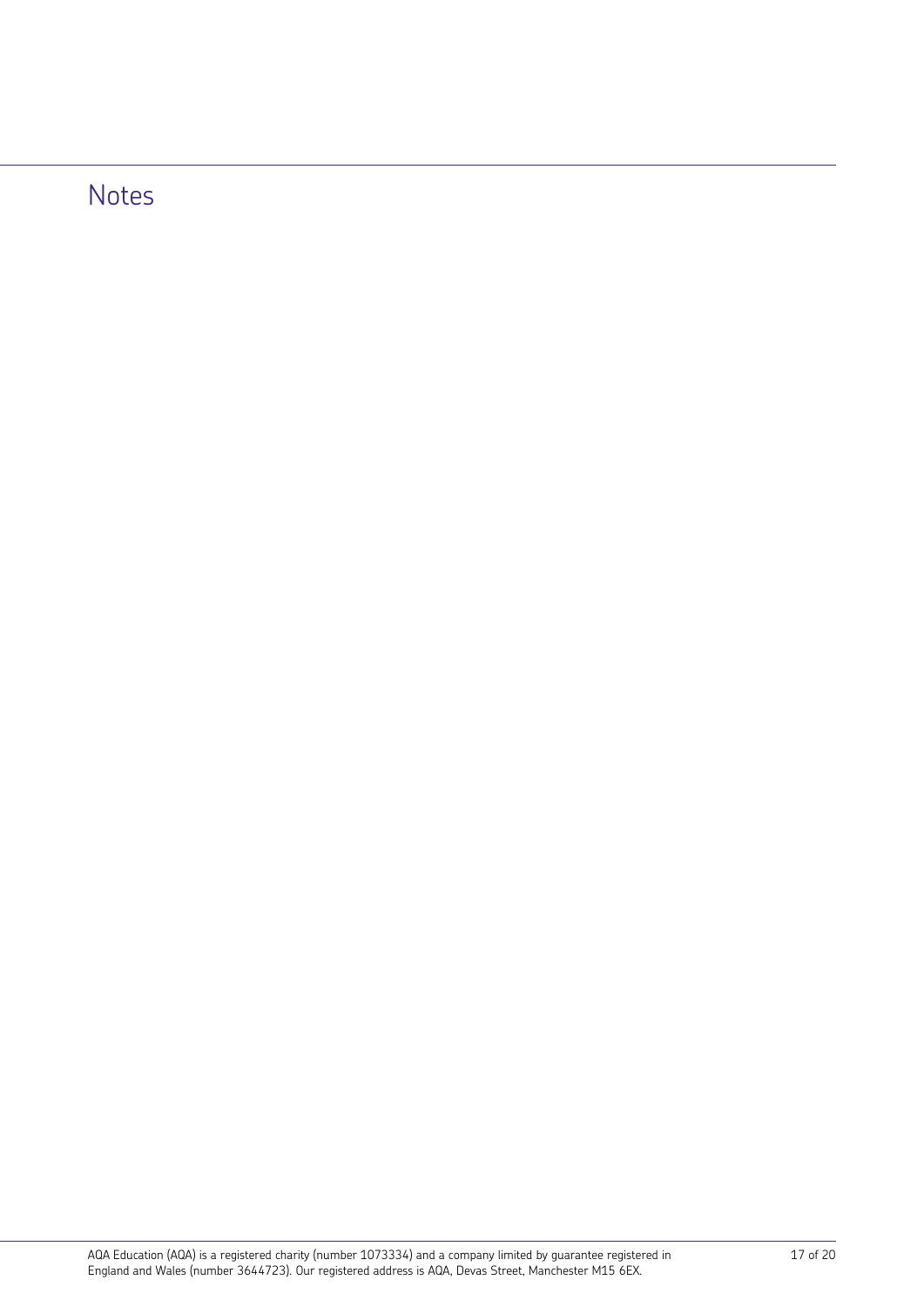## Notes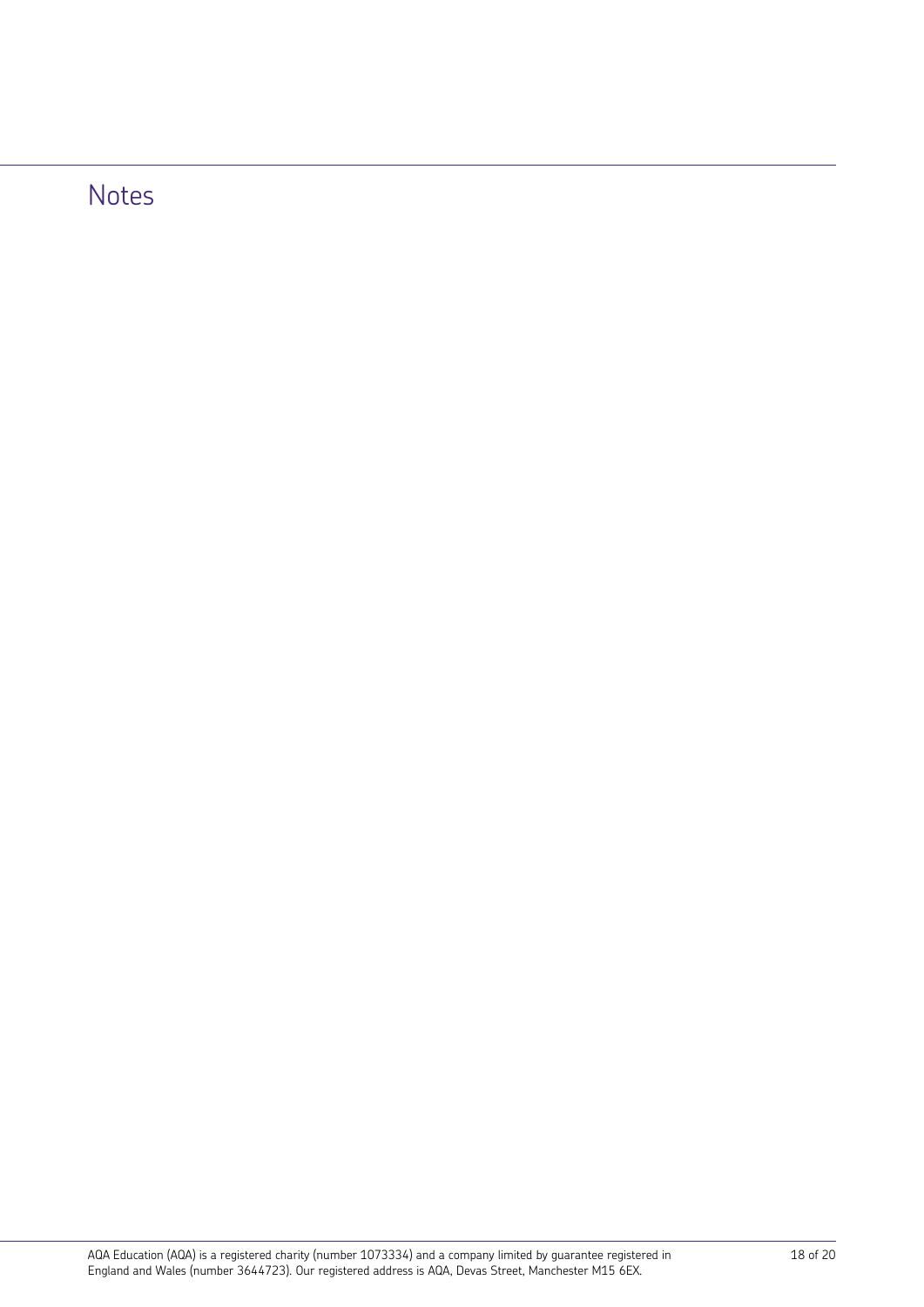## 'No school should be without Teachit!'

Vivienne Neale, Teacher

## teachitmaths **RESOURCES YOU CAN TRUST**

Teachit Maths has hundreds of downloadable Word, PDF, PowerPoint and Excel resources in all areas of maths to support the study of AQA qualifications at KS4 and KS5. These resources include approaches that go beyond that which textbooks can provide and are constantly updated to reflect changes in the curriculum.

You can also browse our range of readymade and make-your-own interactive games – the perfect starter, plenary or quick fire assessment tool.

[teachitmaths.co.uk](http://www.teachitmaths.co.uk/)

Spend less time preparing assessments and more time teaching. Exampro Maths gives you access to searchable online banks of almost 3000 AQA GCSE exam questions, along with their associated mark schemes and examiner comments. Perfect for assessing across year 7-11 as the AQA progress tests are now included.

NEW! MERiT is designed to work with existing AQA papers. Compare your students' marks with the rest of the populations and gain in-depth analysis of individual and whole-class performance.

[exampro.co.uk/maths](http://www.exampro.co.uk/maths)

'Easy to use assessment tool. Saves time when compiling exam questions to use in various ways such as revision homeworks and termly tests.'

Mark Duxbury, Director of Maths